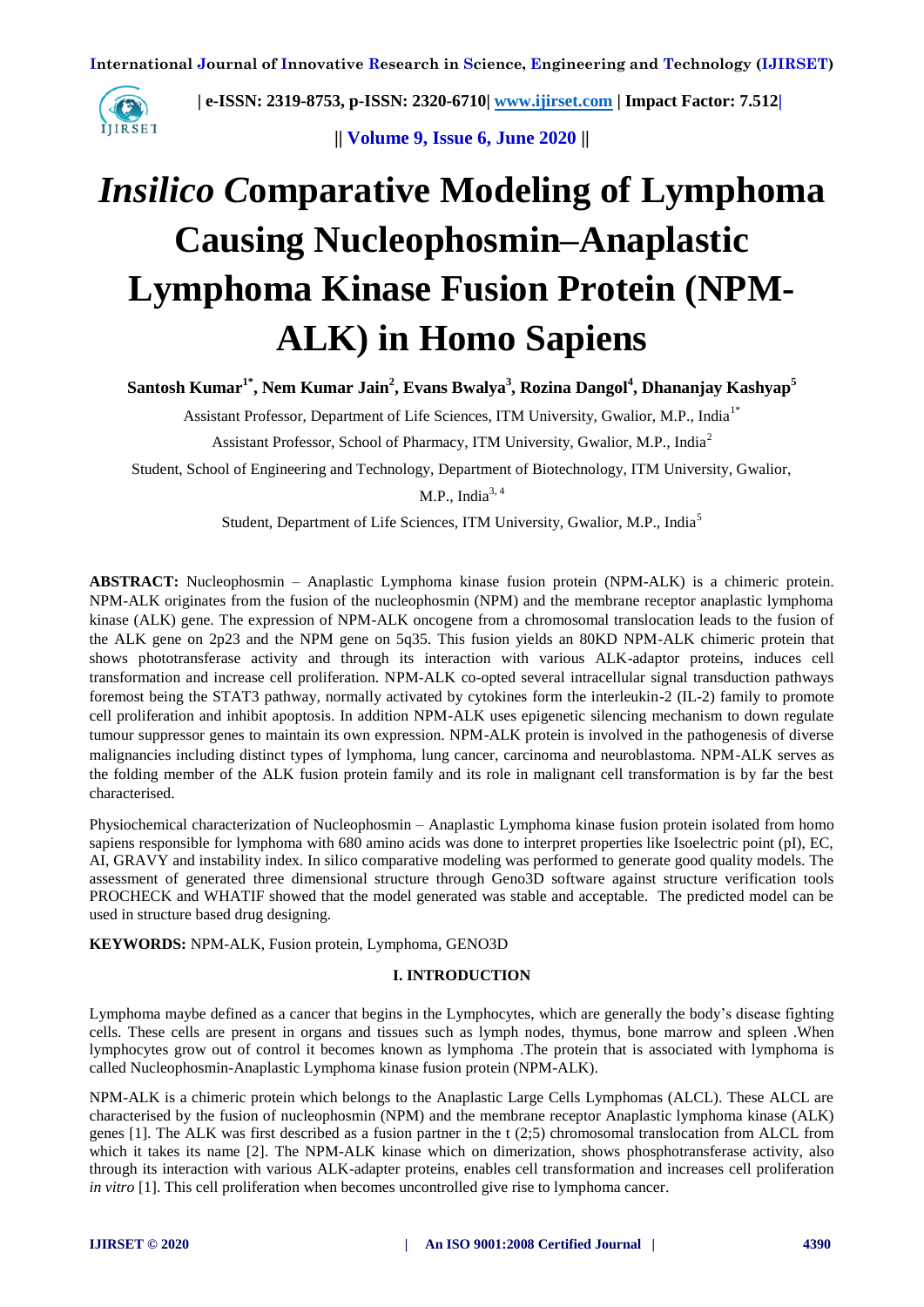

# **|| Volume 9, Issue 6, June 2020 ||**

Interesting fact, About 50–60% of ALCLs possesses a reciprocal chromosomal translocation,  $t(2;5)(p23;q35)$ , that fuses the NH<sub>2</sub>-terminal portion of the ubiquitously expressed NPM to the entire cytoplasmic portion of the insulin-like receptor ALK tyrosine kinase, thus originating a soluble Mr 80,000 chimeric protein, NPM-ALK [3-6]. The  $t(2,5)(p23;q35)$  translocation whose fusion generates NPM-ALK has a transcription under the control of NPM regulatory sites. NPM is a ubiquitously expressed protein that is predominately found in the nucleolus [7]. NPM has many functions and regulates several cellular activities like transcription, ribosome biogenesis, and the shuttling of proteins between the nucleus and cytoplasm. The NPM-ALK fusion gene consists of the first four exons of NPM which encodes for the first 117 amino acids of the NPM protein, and the ALK portion of the fusion includes the exons encoding for the intracellular tail and kinase domain of ALK [2]. Because of an oligomerization motif conserved in the NPM coding sequence, the fusion protein can homo dimerize or associate with wild-type NPM, localizing both in the cytoplasm and nucleus [8-9]. Cytoplasmic, dimerized NPM-ALK was found to interact with and phosphorylate the Shc, IRS-1, and Grb2 ALK-adapter proteins as well as PLC 1, contributing to the dysregulated growth of the t(2;5) harboring cell [10-11].

This study was carried out to generate a three dimensional (3D) structure of NPM-ALK protein *in sillico* using different bioinformatics tools, databases, websites and programs.

### **II. MATERIALS AND METHODS**

1. **Retrieval of NPM-ALK protein sequence from NCBI:** In this study the sequence of the NPM-ALK protein was retrieved from NCBI. The URL used in the retrieval is [http://www.ncbi.nlm.nih.gov](http://www.ncbi.nlm.nih.gov/) which directed us to the ncbi website. A protein database was selected and the accession number AAA58698.1 for the protein was put in the search engine of NCBI. The sequence was then changed into FASTA format and copied onto a notepad or word for easy access when it was needed.

>AAA58698.1 nucleophosmin-anaplastic lymphoma kinase fusion protein [Homo sapiens] MEDSMDMDMSPLRPQNYLFGCELKADKDYHFKVDNDENEHQLSLRTVSLGAGAKDELHIVEAEAMNYEGS PIKVTLATLKMSVQPTVSLGGFEITPPVVLRLKCGSGPVHISGQHLVVYRRKHQELQAMQMELQSPEYKL SKLRTSTIMTDYNPNYCFAGKTSSISDLKEVPRKNITLIRGLGHGAFGEVYEGQVSGMPNDPSPLQVAVK TLPEVCSEQDELDFLMEALIISKFNHQNIVRCIGVSLQSLPRFILLELMAGGDLKSFLRETRPRPSQPSS LAMLDLLHVARDIACGCQYLEENHFIHRDIAARNCLLTCPGPGRVAKIGDFGMARDIYRASYYRKGGCAM LPVKWMPPEAFMEGIFTSKTDTWSFGVLLWEIFSLGYMPYPSKSNQEVLEFVTSGGRMDPPKNCPGPVYR IMTQCWQHQPEDRPNFAIILERIEYCTQDPDVINTALPIEYGPLVEEEEKVPVRPKDPEGVPPLLVSQQA KREEERSPAAPPPLPTTSSGKAAKKPTAAEVSVRVPRGPAVEGGHVNMAFSQSNPPSELHKVHGSRNKPT SLWNPTYGSWFTEKPTKKNNPIAKKEPHDRGNLGLEGSCTVPPNVATGRLPGASLLLEPSSLTANMKEVP LFRLRHFPCGNVNYGYQQQGLPLEAATAPGAGHYEDTILKSKNSMNQPGP

2. **Homology or Comparative Modelling:** Homology or comparative modelling is based on the concept that when two sequences share high similarity/identity, their respective structures are also similar. It is used in the 3D structure prediction of unknown (Target) protein based on one or more related protein of known structure (Templates). Below is a diagrammatic representation of the steps involved in modelling.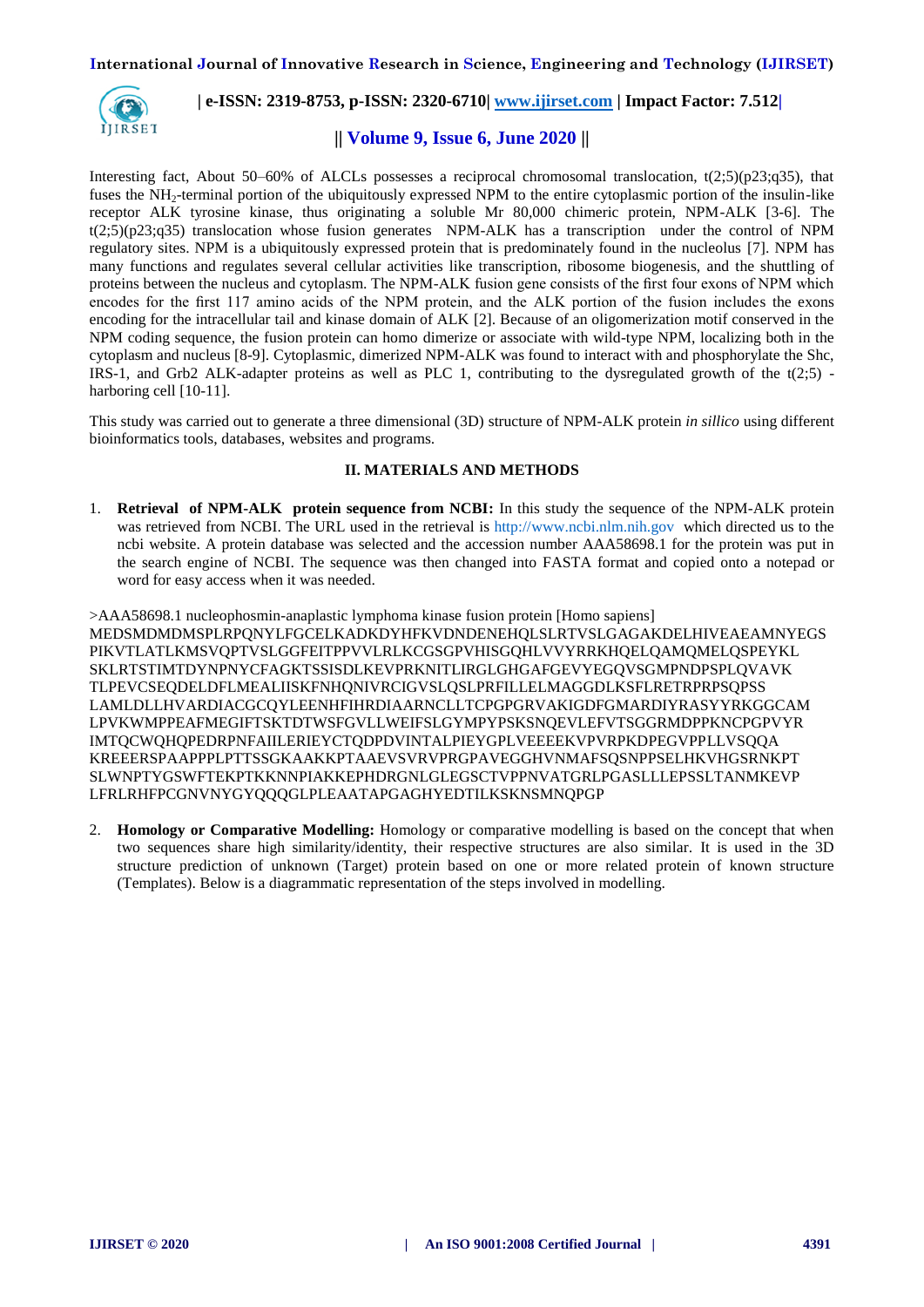IIIRSET

 **| e-ISSN: 2319-8753, p-ISSN: 2320-6710| [www.ijirset.com](http://www.ijirset.com/) | Impact Factor: 7.512|**

**|| Volume 9, Issue 6, June 2020 ||** 



#### **Fig 2.1: Flowchart for the comparative modelling**

**3. Physico-chemical characterization:** The values of theoretical isoelectric point (pI), molecular weight, total number of positive and negative residues, extinction coefficient [13], instability index [14], aliphatic index [15] and grand average hydropathy(GRAVY) [16] were computed. For physico-chemical characterization, using the Expasy's ProtParam server [12], [\(http://us.expasy.org/tools/p](http://us.expasy.org/tools/)rotparam.html). The results were shown in Table 1. Atomic Composition of NPM-ALK protein is shown in Table 2.

**4. Secondary structure prediction:** Secondary structure has been predicted using PHYRE 2 [\(http://www.sbg.bio.ic.ac.uk/~phyre2/html/page.cgi? id=index\)](http://www.sbg.bio.ic.ac.uk/~phyre2/html/page.cgi?%20id=index) software where the FASTA format of the sequence was given as input. SOPMA [17] was employed for calculating the secondary structural features of the protein sequence considered for this study. The results were presented in Table 3.

**5. Tertiary structure prediction using GENO3D:** In order to perform comparative modelling we used a web server known as Geno3D. The server geno3d (http://geno3d-pbil.ibcp.fr) is an automatic web server for protein molecular modelling [18]. The strategy which Geno3D uses is comparative protein structure modelling by spatial restraints (distances and dihedral) satisfaction.

#### **III. RESULTS AND DISCUSSION**

In the present study, physico-chemical parameters computed using Expasy's ProtParam tool was represented in Table 1. A protein having instability index smaller than 40 is predicted as stable, on the other hand a value above 40 predicts that the protein may be unstable[15]. The Instability index of 51.55 indicates the unstable nature of NPM-ALK protein. The high extinction coefficient (65165) indicates presence of high concentration of Cys, Trp and Tyr. Aliphatic index (76.71) of query protein suggests that the protein may be stable for a wide temperature range. The Atomic composition of Nucleophosmin–Anaplastic Lymphoma kinase fusion protein (NPM-ALK) is Carbon (2103), Hydrogen (3371), Nitrogen (671), Oxygen (677) and Sulphur (4) which is computed by Expasy's ProtParam shown in Table 2. The low value (-0.415) of Grand Average hydropathicity (GRAVY) indicates the possibility of better interaction with water.

SOPMA predicts amino acids correctly to describe secondary structure prediction [23]. The results of SOPMA (shown in Table 3) show higher number of random coils in comparison to other secondary structure elements (alpha helix, extended strand and beta turns) and graphs are plotted in Figure 1. Secondary structure and disorder prediction made using phyre 2 software shown in Figure 2 represents that 21.0% of residues were found in the core right handed alpha helices(A), beta sheets (B) and left-handed alpha helix(L) region. 16.0% of residues were found in the allowed righthanded alpha helix (A), beta sheets (B) and left -handed alpha helices regions. The 47.0% of the residues were found in the disordered region. The 4.0% of the residues was found to be TM Helix (Figure 3). Above results indicate to a good quality of predicted model.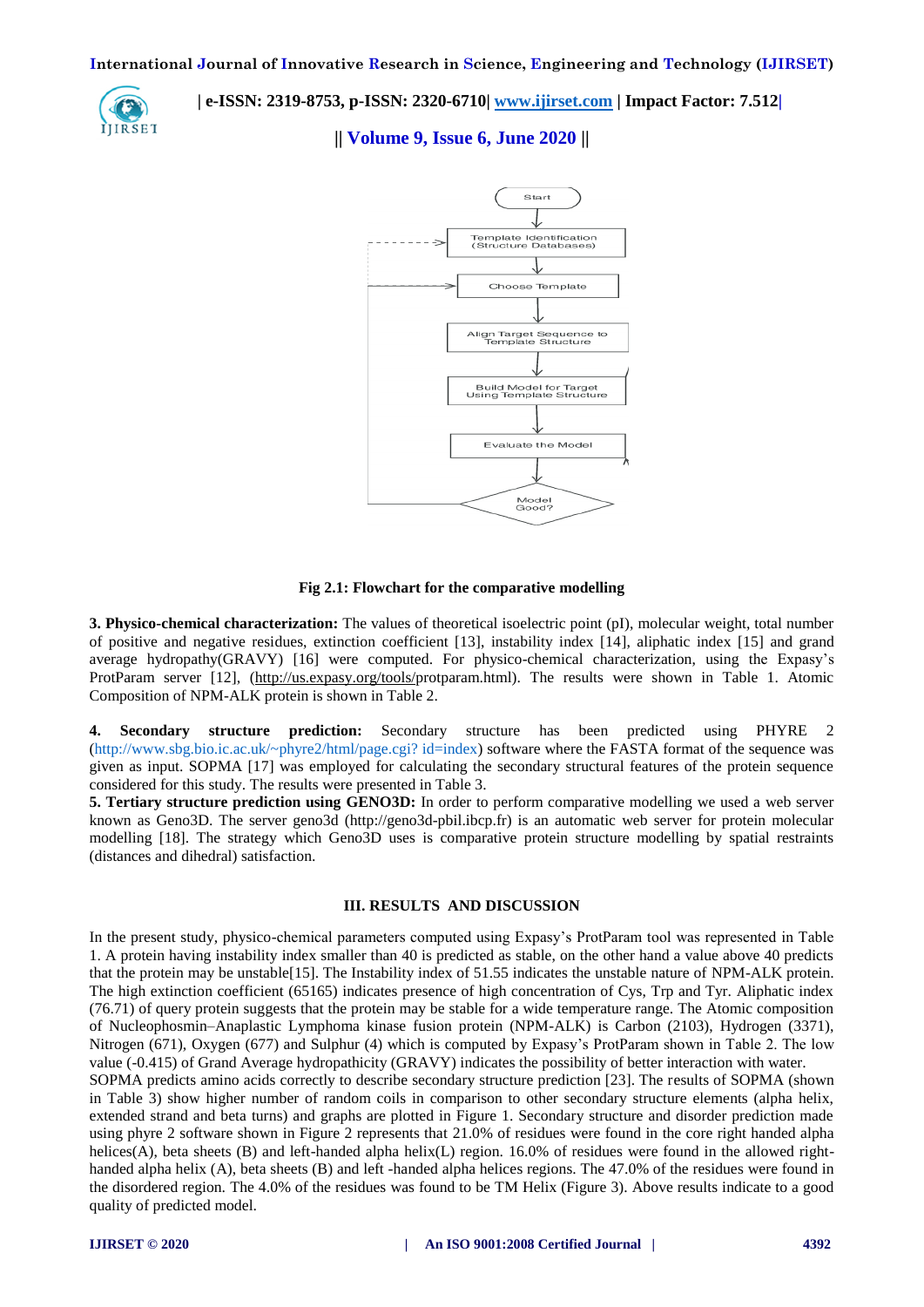

# **|| Volume 9, Issue 6, June 2020 ||**

The comparative modelling of nucleophosmin-anaplastic lymphoma kinase fusion protein using Geno3d software resulted into three models . Each model has different parameters which include information about whole molecule i.e Ramachandran plot, deviation, restraints and comparison to templates. The stereo chemical quality of Model two suggests that it is the most stable model having 71.4% in the core region, 25.2% in the allowed region rest in generuos ly allowed and disaalowed region. The lower energy value of -11523.50Kcal/mol also indicates about its stability (Fig 4). Finally chosen model which was most stable was visualized by Rasmol software (Figure 5).

## **Physiochemical Properties:**

| S. No. | <b>Property</b>                                            | <b>Value</b> |
|--------|------------------------------------------------------------|--------------|
| 1.     | Number of Amino Acid                                       | 680          |
| 2.     | Molecular Weight                                           | 75314.22     |
| 3.     | Theoretical pI                                             | 6.44         |
| 4.     | Total Number of Negatively Charged Residue ( $Asp + Glu$ ) | 77           |
| 5.     | Total Number of Positively Charged Residue $(Arg + Lys)$   | 72           |
| 6.     | <b>Extinction coefficient</b>                              | 65165        |
| 7.     | <b>Instability Index</b>                                   | 51.55        |
| 8.     | Aliphatic Index                                            | 76.71        |
| 9.     | Grand Average of Hydropathicity                            | $-0.415$     |

#### **Table 1: Physicochemical parameters computed using Expasy's ProtParam tool**

## **Atomic Composition:**

| S. No.  |          | <b>Atoms</b> | <b>Number of atoms</b> |
|---------|----------|--------------|------------------------|
|         | Carbon   |              | 3335                   |
| ◠<br>۷. | Hydrogen | $\rm H$      | 5252                   |
| 3.      | Nitrogen |              | 918                    |
| 4.      | Oxygen   | O            | 993                    |
| ິ.      | Sulfur   | ∣ພ           | 38                     |

## **Table 2: Atomic composition computed by ExPASy Protparam tool**

## **SOPMA RESULTS:**

| S. No. | <b>Property</b>         | Value % |
|--------|-------------------------|---------|
| 1.     | Aplha Helix             | 23.97%  |
| 2.     | $3_{10}$ Helix          | 0.00%   |
| 3.     | Pi Helix                | 0.00%   |
| 4.     | Beta Bridge             | 0.00%   |
| 5.     | <b>Extended Strand</b>  | 16.91%  |
| 6.     | Beta Turn               | 5.29%   |
| 7.     | <b>Bend Region</b>      | 0.00%   |
| 8.     | Random Coil             | 53.82%  |
| 9.     | <b>Ambiguous States</b> | 0.00%   |
| 10.    | <b>Other States</b>     | 0.00%   |

#### **Table: Calculated Secondary Structure elements by using SOPMA**

| Model | Core  | <b>Allowed</b> | Generouslv | <b>Disallowed</b> | <b>Energy kcal/mol</b> |
|-------|-------|----------------|------------|-------------------|------------------------|
|       | 69.3% | 24.4%          | 5.0%       | .3%               | $-11048.90$            |
| ∸     | 71.4% | 25.2%          | 2.1%       | .3%               | $-11523.50$            |
|       | 67.6% | 25.6%          | 4.6%       | 2.1%              | $-11171.20$            |

#### **Table 4: Stereochemical quality of models with procheck**

(The table shows the various parameters which associated with the stereochemical quality of the models i.e. core value, allowed and disallowed and energy)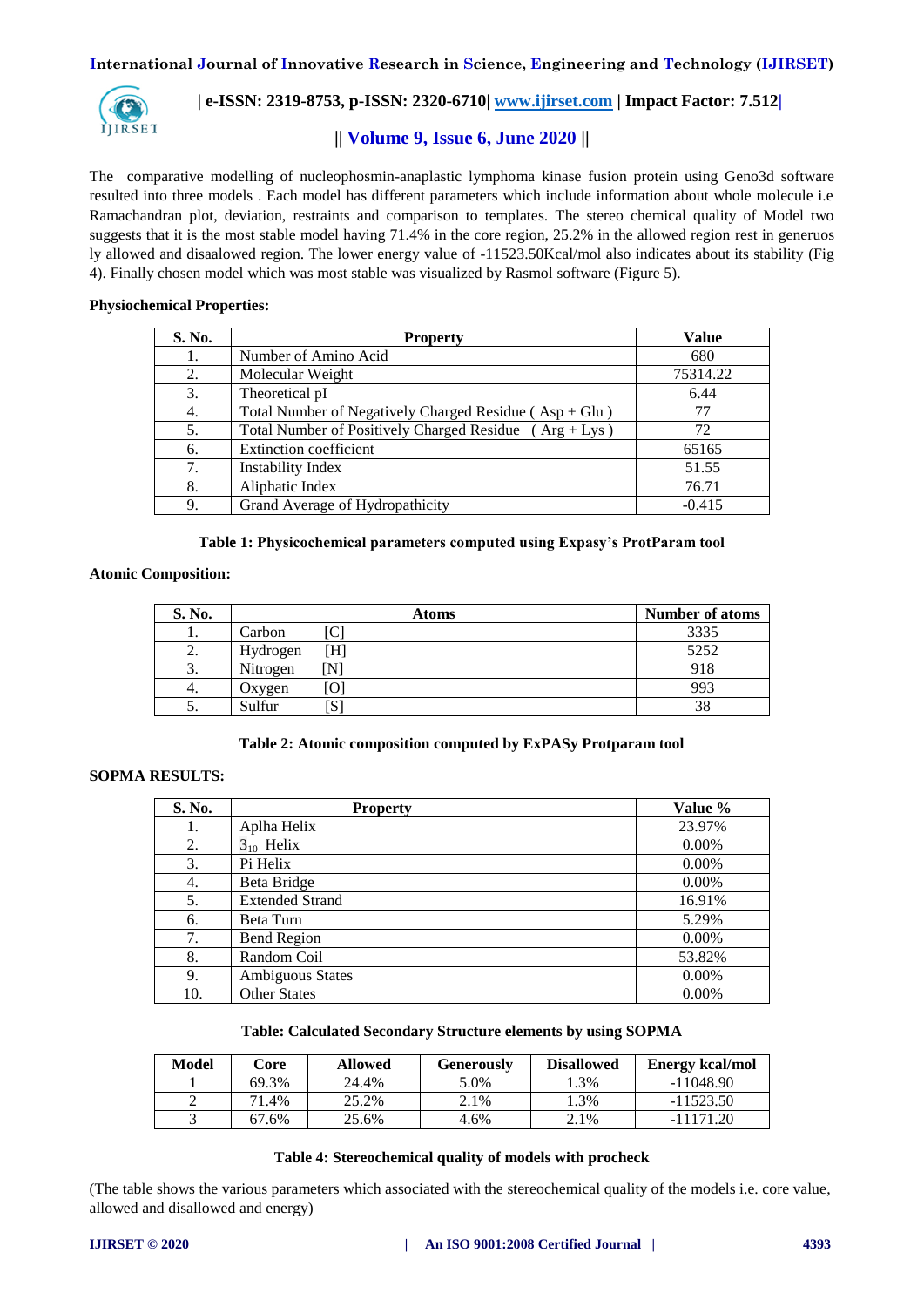**International Journal of Innovative Research in Science, Engineering and Technology (IJIRSET)**



 **| e-ISSN: 2319-8753, p-ISSN: 2320-6710| [www.ijirset.com](http://www.ijirset.com/) | Impact Factor: 7.512| || Volume 9, Issue 6, June 2020 ||** 

**Figures:**



**Figure 1: Secondary structure prediction by consensus prediction from multiple alignments**



**Figure 2: Graphical representation of consensus prediction of secondary structure**



**Figure 3: PHYRE 2 Secondary Structure prediction**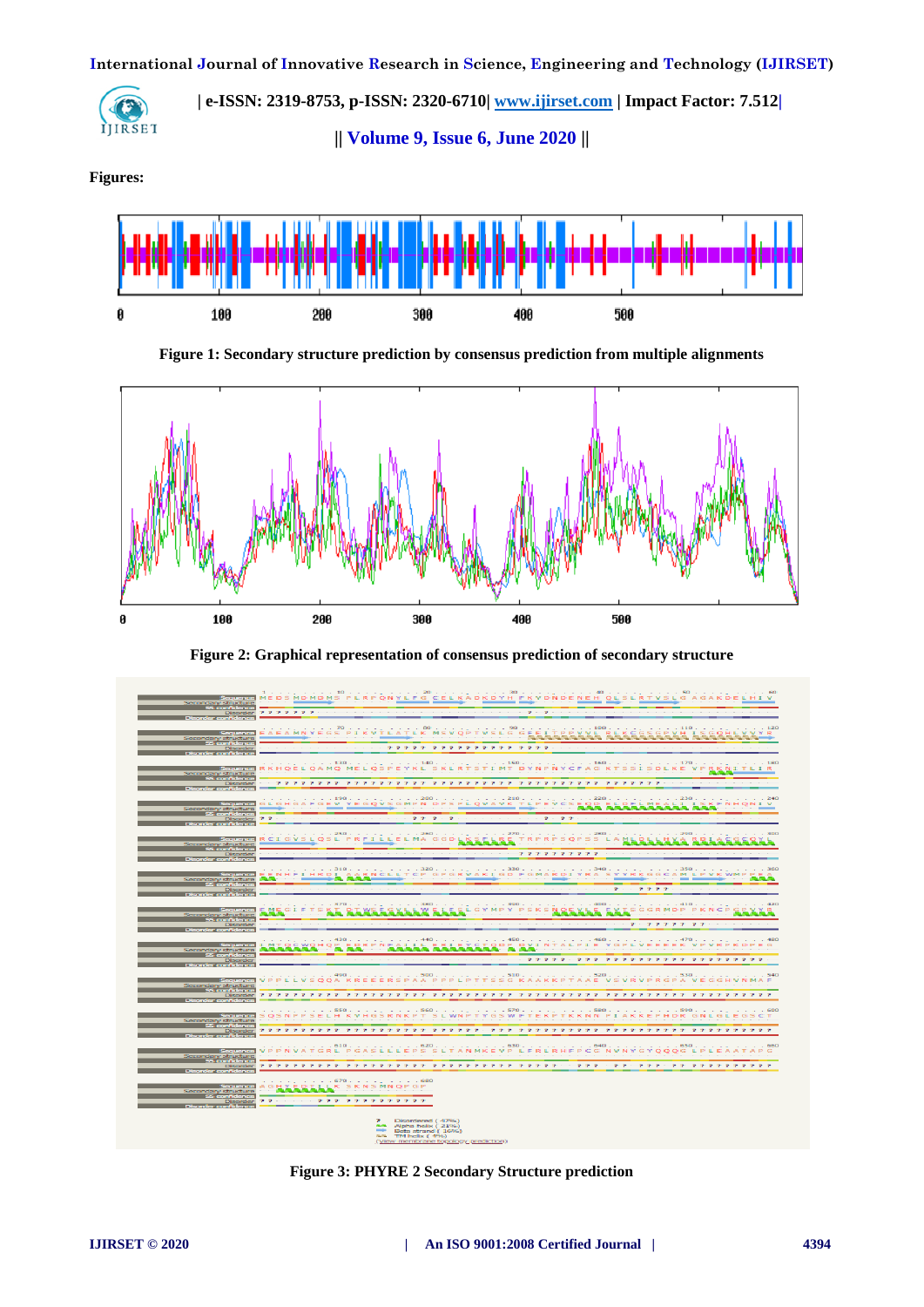

**|| Volume 9, Issue 6, June 2020 ||** 



**Figure 4: Ramchandran Plot for residue Types**

**STRUCTURE OF NPM-ALK PROTEIN**



**Figure 5: Structure of NPM-ALK protein generated by Geno3D software**

## **IV. CONCLUSION**

On the basis of various structural and physiochemical parameters assessment, it can be concluded that the predicted three dimensional structure of protein of NPM-ALK is stable. The Ramchandran plot data showed that nearly 7% of the residues for each protein lies in the core region. The maximum percentage of the residues lying in the core region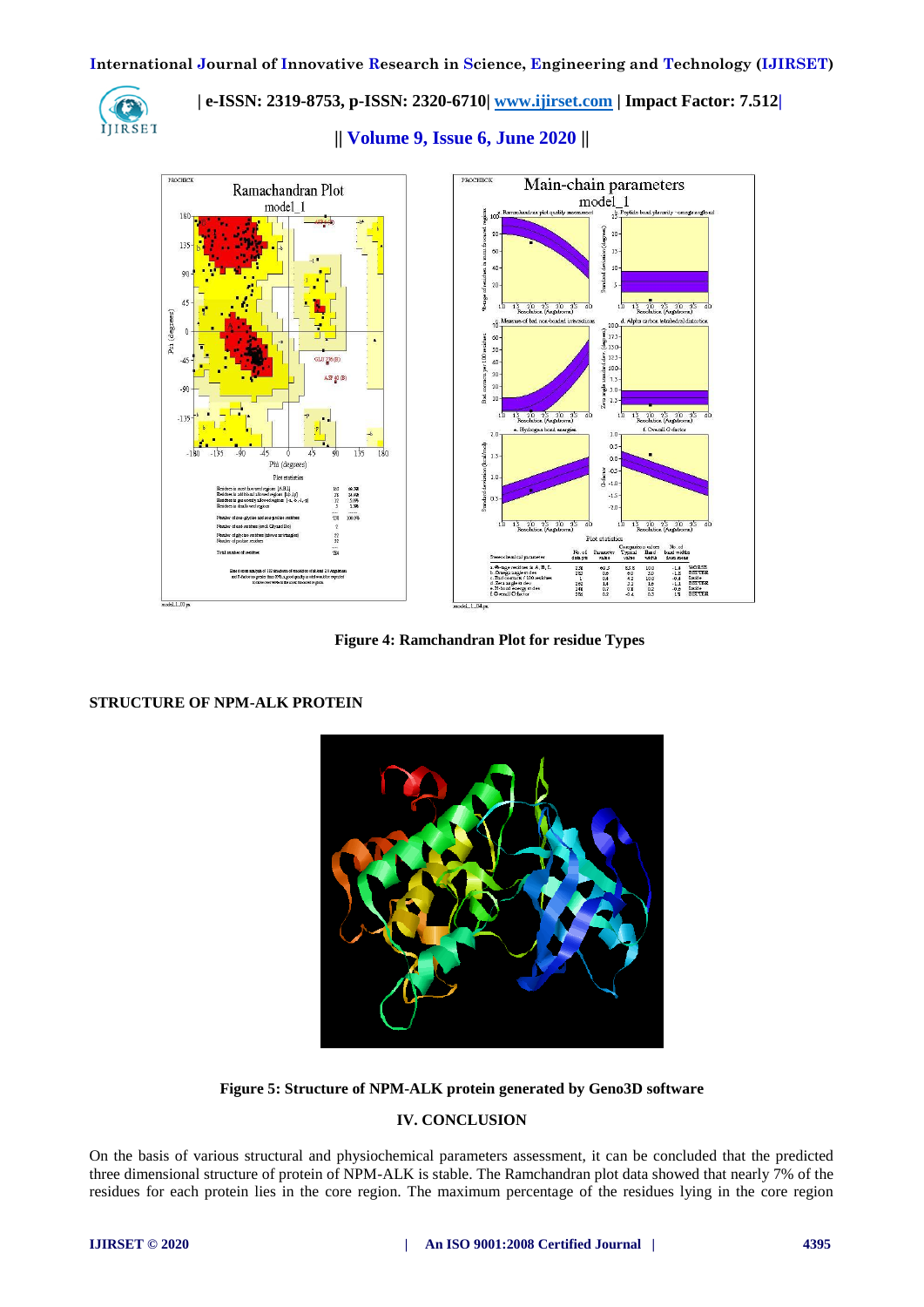

# **|| Volume 9, Issue 6, June 2020 ||**

represents the best stereo chemical quality of the protein structure which is further supported by its nearly 95% residues lying in the most favoured and allowed regions. Only about 2 % residues lie in the disallowed regions which generally involve steric hindrance between the side chain C-beta methylene group and main chain atoms. Since the percentage residues lying in the disallowed region is much lower than its presence in core and allowed regions the structures generated show best stereochemical quality and stability. The three dimensional structures generated using Geno3D software and validated by PROCHECK software showed the best identity, lowest energy in Kcal/mol and root mean square deviation (RMSD) were considered as the best optimized and superimposed model. One ought to bear in mind that the structure is just a model and thus not experimentally elucidated.Since no effective therapeutic or vaccine is available for lymphoma. Structural information of this model can be effectively used and can be further implemented in future drug designing

#### **V. ACKNOWLEDGEMENTS**

We would like to acknowledge ITM University, Gwalior for its timely support and also the groups who supported us directly or indirectly in making this research a success. We would also like to thank the softwares without whose support this work would have not been completed.

#### **REFERENCES**

- 1. Nucleophosmin-Anaplastic Lymphoma Kinase (NPM-ALK), a Novel Hsp90-Client Tyrosine Kinase: Down-Regulation of NPM-ALK Expression and Tyrosine Phosphorylation in ALK CD30 Lymphoma Cells by the Hsp90 Antagonist 17-Allylamino,17-demethoxygeldanamycin1z ..Paolo Bonvini,2 Tamara Gastaldi, Brunangelo Falini, and Angelo Rosolen
- 2. Morris, S. W., Kirstein, M. N., Valentine, M. B., Dittmer, K. G., Shapiro, D. N., Saltman, D. L., and Look, A. T. Fusion of a kinase gene, ALK, to a nucleolar protein gene, NPM, in non-Hodgkin's lymphoma. Science (Wash. DC), 263: 1281–1284, 1994.
- 3. Morris, S. W., Naeve, C., Mathew, P., James, P. L., Kirstein, M. N., Cui, X., and Witte, D. P. ALK, the chromosome 2 gene locus altered by the t(2;5) in nonHodgkin's lymphoma, encodes a novel neural receptor tyrosine kinase that is highly related to leukocyte tyrosine kinase (LTK). Oncogene, 14: 2175–2188, 1997.
- 4. Wellmann, A., Otsuki, T., Vogelbruch, M., Clark, H. M., Jaffe, E. S., and Raffeld, M. Analysis of the  $t(2,5)(p23;q35)$  translocation by reverse transcription-polymerase chain reaction in CD30 anaplastic large-cell lymphomas, in other non-Hodgkin's lymphomas of T-cell phenotype, and in Hodgkin's disease. Blood, 86: 2321–2328, 1995.
- 5. Falini, B., Bigerna, B., Fizzotti, M., Pulford, K., Pileri, S. A., Delsol, G., Carbone, A., Paulli, M., Magrini, U., Menestrina, F., Giardini, R., Pilotti, S., Mezzelani, A., Ugolini, B., Billi, M., Pucciarini, A., Pacini, R., Pelicci, P. G., and Flenghi, L. ALK expression defines a distinct group of T/null lymphomas ("ALK lymphomas") with a wide morphological spectrum. Am. J. Pathol., 153: 875–886, 1998
- 6. Morris, S. W., Xue, L., Ma, Z., and Kinney, M. C. Alk CD30 lymphomas: a distinct molecular genetic subtype of non-Hodgkin's lymphoma. Br. J. Haematol., 113: 275–295, 2001
- 7. H. Umekawa, and M. O. J. Olson, "Expression and subcellular locations of two forms of nucleolar protein B23 in rat tissues and cells," Cellular and Molecular Biology Research, vol. 39, no. 1, pp. 33–42, 1993.
- 8. Bischof, D., Pulford, K., Mason, D. Y., and Morris, S. W. Role of the nucleophosmin (NPM) portion of the non-Hodgkin's lymphoma-associated NPM-anaplastic lymphoma kinase fusion protein in oncogenesis. Mol. Cell. Biol., 17: 2312–2325, 1997. 8. Cordell, J. L.,
- 9. Pulford, K. A., Bigerna, B., Roncador, G., Banham, A., Colombo, E., Pelicci, P. G., Mason, D. Y., and Falini, B. Detection of normal and chimeric nucleophosmin in human cells. Blood, 93: 632–642, 1999
- 10. Pulford, K., Lamant, L., Morris, S. W., Butler, L. H., Wood, K. M., Stroud, D., Delsol, G., and Mason, D. Y. Detection of anaplastic lymphoma kinase (ALK) and nucleolar protein nucleophosmin (NPM)-ALK proteins in normal and neoplastic cells with the monoclonal antibody ALK1. Blood, 89: 1394–404, 1997
- 11. Mason, D. Y., Pulford, K. A., Bischof, D., Kuefer, M. U., Butler, L. H., Lamant, L., Delsol, G., and Morris, S. W. Nucleolar localization of the nucleophosmin-anaplastic lymphoma kinase is not required for malignant transformation. Cancer Res., 58: 1057–1062, 1998.
- 12. Gasteiger E (2005) Protein Identifi cation and Analysis Tools on the ExPASy Server. In: John M. Walker, The Proteomics Protocols Handbook, Humana Press 571-607.
- 13. Gill SC, Von Hippel PH (1989) Extinction coeffi cient. Anal Biochem 182: 319-328
- 14. Guruprasad K, Reddy BVP, Pandit MW (1990) Correlation between stability of a protein and its dipeptide composition: a novel approach for predicting in vivo stability of a protein from its primary sequence. Prot Eng 4: 155-16